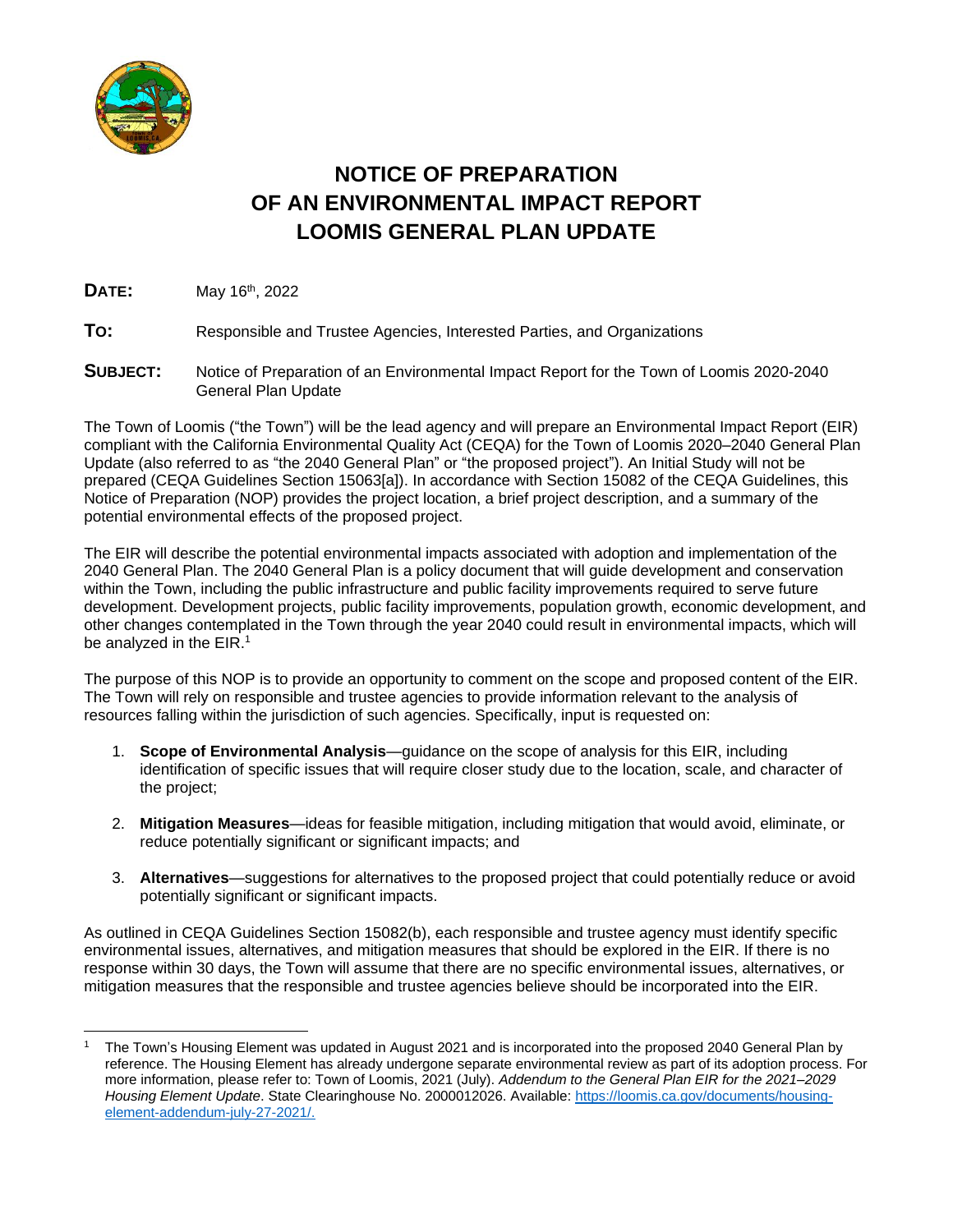## **WRITTEN COMMENTS**

Please provide your written comments before 5pm on June 16<sup>th</sup>, 2022. Comments, along with the name and contact information of the appropriate person in your organization, should be addressed to:

Mary Beth Van Voorhis, Planning Director Town of Loomis P.O. Box 1330 Loomis, CA 95650 [GPUpdate@loomis.ca.gov](mailto:mvanvoorhis@loomis.ca.gov)

Documents related to the 2040 General Plan Update EIR are available for review on the Town's website at: [https://loomis.ca.gov/2020-general-plan-update/.](https://loomis.ca.gov/2020-general-plan-update/)

### **SCOPING MEETING**

To encourage additional input to the scope of analysis, potential mitigation, and environmental alternatives, the Town will hold a scoping meeting on Wednesday, June  $8<sup>th</sup>$ , starting at 7:00pm at the Loomis Depot, 5775 Horseshoe Bar Road, Loomis, CA 95650.

# **PROJECT LOCATION**

The project site is the Planning Area for the 2040 General Plan, which contains all land within the Town's boundaries, and the Town's Sphere of Influence (which is co-terminus with the Town boundaries), as required by California Government Code Section 65300. The Town is in southern Placer County, approximately 25 miles northeast of the city of Sacramento (see [Exhibit 1\)](#page-2-0).

Loomis is divided into two distinct areas by Interstate 80, which traverses through the center of Town. The area north of I-80 contains the Town's existing retail, office, and industrial development, as well as residential development at different densities. Retail and office development is located predominantly along Taylor Road, the Town's major commercial corridor. The Union Pacific Railroad right-of-way parallels Taylor Road from Sierra College Boulevard to King Road, and then follows Rippey Road to the northerly Town boundary. Industrial land uses are located in the triangular area between Taylor Road and Swetzer Road in the northeastern portion of the Town. The area south of I-80 is almost exclusively rural and residential in character. Many local landowners maintain small-scale agricultural activities on small ranches, including the raising of farm animals. A number of creeks run through the Town, providing visual quality, wildlife habitat, drainage, and recreational opportunities.

### **PROJECT DESCRIPTION**

The Town of Loomis adopted its first General Plan in 1987. The first comprehensive update of the General Plan occurred in 2001 in response to changes in the community and the region since the Town was incorporated in 1984 and in the 14 years since the adoption of the first General Plan. Although a variety of amendments to the General Plan have been adopted since 1987. This is the second comprehensive update.

California state law requires each county, and each incorporated city or town, to adopt a comprehensive general plan "for the physical development of the county or city, and any land outside its boundaries which in the planning agency's judgment bears relation to its planning" (California Government Code Section 65300). A general plan establishes the community's development and conservation goals and public policy relative to the distribution of future land uses, both public and private. Since the general plan affects the welfare of current and future generations, State law requires that the plan take a long-term perspective (California Government Code Section 65300).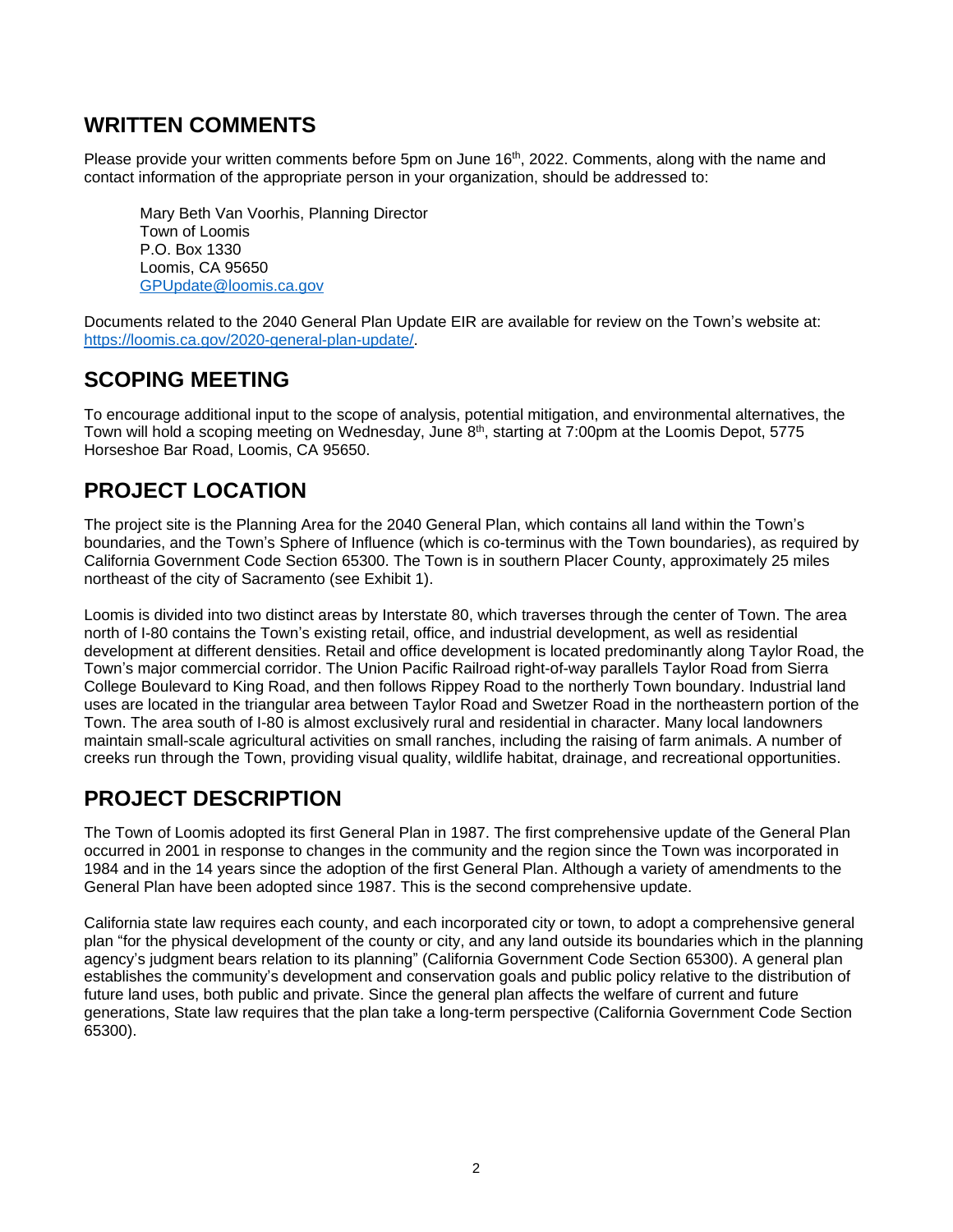

<span id="page-2-0"></span>**Exhibit 1. Loomis Planning Area and Vicinity**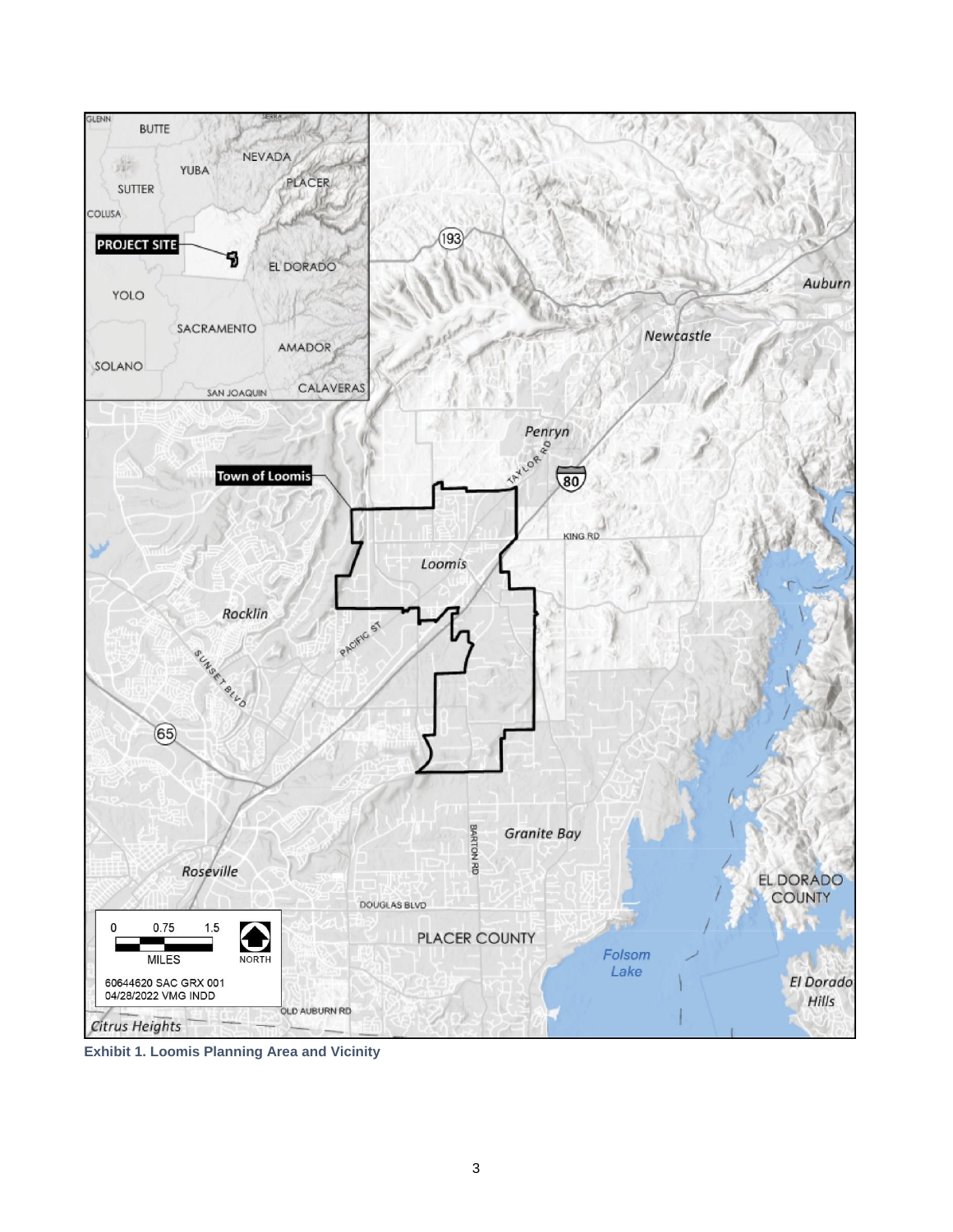In California, general plans are the guiding policy documents for local governments. Local agencies implement general plans in part through the adoption and enforcement of zoning codes, subdivision ordinances, and other regulations. General plan land use designations and policies provide a framework for zoning designations and development standards. General plans often contain policies that direct the content of municipal code sections and ordinances that regulate grading, building permits, open space dedications, landscaping requirements, parkland dedication, off-street parking requirements, transportation infrastructure, signage, improvement standards, impact fees, and other planning-related codes and ordinances.

As specified in California Government Code Section 65302, there are nine required "elements" for a general plan: land use, circulation, housing, conservation, open space, noise, safety, environmental justice (if the jurisdiction has a disadvantaged community), and air quality (if the jurisdiction is located in the San Joaquin Valley). These elements, or portions thereof, may be combined or separated, in whatever way best meets the needs of the local jurisdiction. In addition to the mandatory elements, a jurisdiction may also adopt any other elements that relate to other topics of local interest (California Government Code Section 65303). The Town of Loomis 2040 General Plan will include the following nine elements: land use; circulation; public facilities and services; conservation of resources; public health, safety, and noise; parks, recreation, and open space; environmental justice; economic development and finance; and housing.

The 2040 General Plan would essentially maintain the historic development pattern, with higher-intensity uses intended to be concentrated in the following areas: (1) adjacent to the Downtown Core, (2) along Taylor Road, and (3) adjacent to I-80, and development in surrounding areas progressively less intense as the distance from the Downtown Core increases. This arrangement of land uses within the Town is known in Loomis as the "core concept." It is the Town's intent to preserve the existing semi-rural feel and character in the fringes of the community, while also accommodating change consistent with General Plan goals.

# **ENVIRONMENTAL REVIEW**

The EIR will evaluate the potential environmental effects of implementing the 2040 General Plan Update compared to existing baseline conditions, along with a reasonable range of alternatives, including the no-project alternative. For many environmental topic areas, existing conditions have been identified and summarized in updated background setting sections, provided as Volume III of the General Plan Update. These setting sections will be incorporated by reference into the EIR and used, as appropriate, to inform the existing conditions from which many of the environmental impacts will be analyzed, as further detailed below. The EIR will also address direct, reasonably foreseeable indirect, cumulative, and growth-inducing effects. The EIR will identify feasible mitigation measures, if available, to reduce significant and potentially significant impacts.

#### **POTENTIAL ENVIRONMENTAL IMPACTS**

The following environmental topic areas will be evaluated in the EIR.

- **Aesthetics and Visual Resources** —The EIR will summarize the existing visual conditions in the Planning Area. This section will evaluate the potential impacts on scenic vistas, scenic roadways, and visual character that may result from 2040 General Plan implementation, as well as impacts related to light and glare, including consideration of how proposed 2040 General Plan policies and implementation measures would help to reduce adverse effects to aesthetic and visual resources.
- **Agriculture and Forestry Resources** This section will describe the California Department of Conservation Important Farmland Mapping Classifications within the Planning Area, along with any areas that may be held under Williamson Act contracts. The analysis will evaluate the potential for direct and indirect conversion of Important Farmland to non-agricultural uses, or conflicts with active Williamson Act contracts. As forestry resources do not exist within the Planning Area, this section will only briefly discuss the potential for conflicts with, or future conversion of, forest land (as defined in Public Resources Code section 12220[g]), timberland (as defined by Public Resources Code section 4526), or timberland zoned for Timberland Production.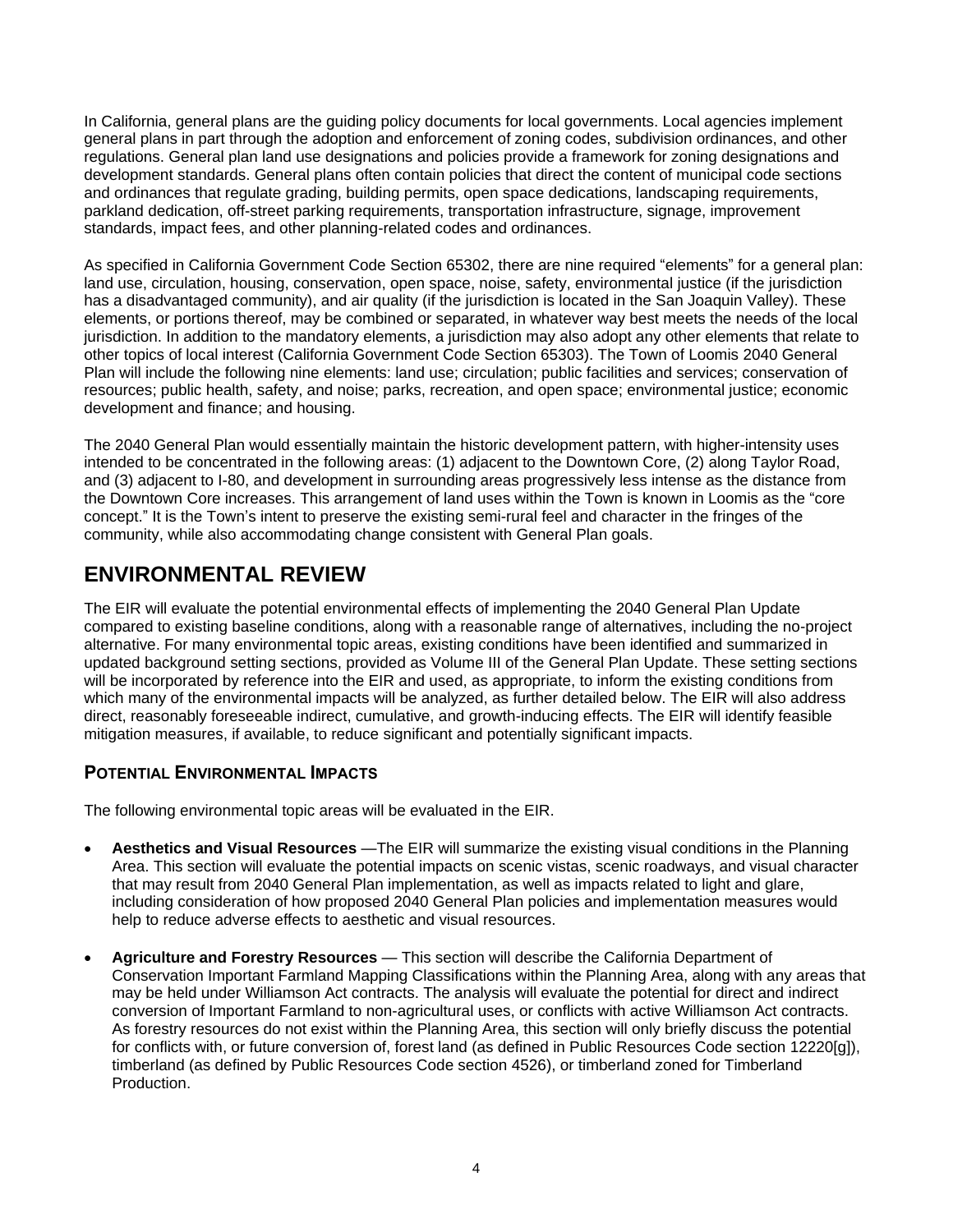- **Air Quality**—Construction and operation of land uses accommodated under the 2040 General Plan would generate air pollutant emissions. Earth would be disturbed during site development activities, generating dust, and construction vehicles and equipment would create short-term pollutant emissions. Development accommodated under the 2040 General Plan may result in additional vehicular traffic and demand for energy that would generate air pollution. The EIR will discuss the regional and local air quality setting and quantify projected changes in air pollutant emissions as a result of implementation of the 2040 General Plan. The emissions estimates will be derived with consideration of recommended methods and significance thresholds developed by the Placer County Air Pollution Control District, and the EIR will explain how methods and thresholds are designed to assess potential human health effects.
- **Biological Resources**—The EIR will summarize the biological resources in the Planning Area, identify existing habitats, and evaluate the project's potential effects on waterways and wetlands, sensitive habitats and mature native trees, sensitive plants and wildlife, and wildlife movement corridors, and will include a discussion of potential conflicts with relevant biological resources policies or ordinances, as well as how proposed General Plan policies and implementation measures will reduce or avoid potential impacts.
- **Cultural and Tribal Cultural Resources**—The EIR will summarize existing cultural and Tribal Cultural Resources and evaluate potential impacts on those resources. The EIR will also describe consultation with California Native American tribes to obtain input that informs policies and implementation measures related to cultural and tribal cultural resources.
- **Energy**—The EIR will include an analysis of energy consumption attributable to implementation of the 2040 General Plan, with an emphasis on avoiding or reducing inefficient, wasteful, or unnecessary consumption of energy. The section will also include a discussion of potential conflicts with applicable plans for renewable energy or energy efficiency. Adverse physical environmental effects associated with energy demand within the Planning Area will be reported in relevant topic area sections, such as Air Quality and Greenhouse Gas Emissions.
- **Geology, Soils, Minerals, and Paleontology**—The EIR will briefly describe the geologic setting as related to seismicity, soils, other geologic hazards, and unique paleontological (fossil) resources. This section will outline design measures, best management practices, and regulatory requirements to minimize impacts on people or structures from seismic, soil, and other geologic hazards. The EIR will also identify any potential impacts to undiscovered fossils. The California Geological Survey mineral land classifications within the Planning Area will be discussed, and impacts to any regionally or locally important mineral resources will be evaluated.
- **Greenhouse Gas Emissions**—The EIR will present an analysis of greenhouse gas emissions attributable to implementation of the 2040 General Plan, and cumulative impacts related to climate change. The EIR will not analyze the impact of climate change or other environmental impacts on the Planning Area, except to the extent the 2040 General Plan would substantially exacerbate these hazards.
- **Hazards and Hazardous Materials**—The EIR will identify potential impacts from the transport, use, or disposal of hazardous materials; accidental releases of hazardous materials; emissions of hazardous or acutely hazardous materials, substances, or waste near a school; proximity to known hazardous materials sites on the Cortese List (California Government Code Section 65962.5); and impairment of an adopted emergency response or evacuation plan. Fire hazards will be discussed in the Wildland Fire Hazards section of the EIR. The Town's Planning Area is not located in or near any airfields or airports or any associated airport land use plans; therefore, airport safety hazards will not be evaluated in this EIR.
- **Hydrology and Water Quality**—The EIR will provide a brief overview of existing hydrologic and water quality conditions in the Planning Area, and will evaluate potential short-term construction-related effects on water quality from stormwater runoff, as well as longer-term effects from the addition of impervious surfaces on stormwater drainage, flooding, and water quality. This section will also evaluate potential impacts on groundwater recharge and sustainability. Potential impacts related to flood flows will also be evaluated in this